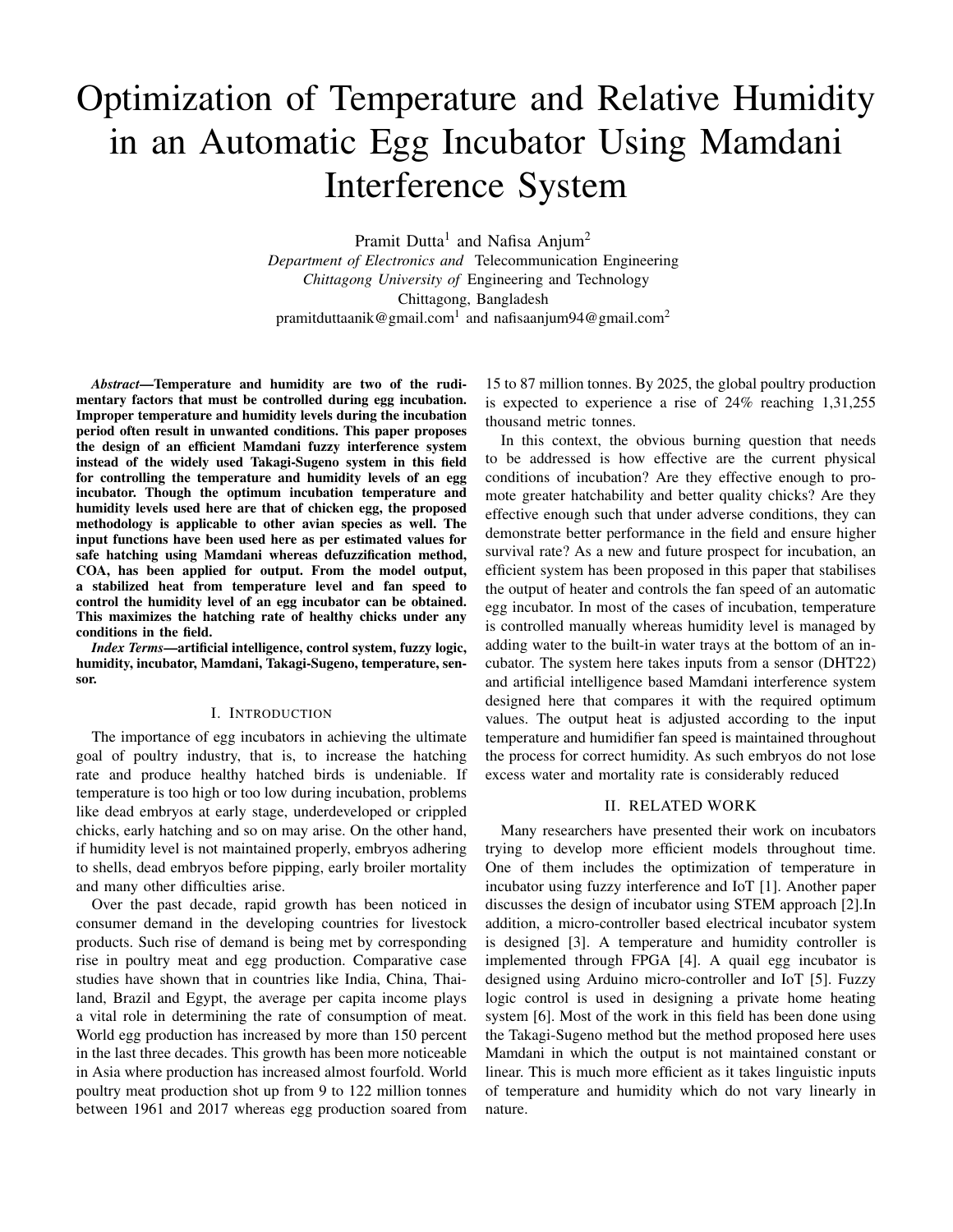## III. METHODOLOGY



Fig. 1. Design Procedure

## *A. Input*

The inputs are taken by the sensor DHT22. This sensor has temperature measuring range from -40 to +125 degrees Celsius with  $\pm 0.5$  degree accuracy. Moreover, the sensor has much efficient humidity measuring range from 0 to 100% with 2-5% accuracy. The operating voltage of DHT22 ranges from 3 to 5 volts while the maximum current used when measuring is 25mA.



Fig. 2. DHT22 Sensor

*1) Temperature:* In a chicken egg incubator it is mandatory to maintain the temperature throughout the entire incubation process. The optimal temperature is 38°C(100.5°F)but should be kept in a range between 37-39°C.

*2) Relative Humidity:* Usually for chicken egg, the incubation process is completed in 21 days. The relative humidity should be 50-55% in first 17 days and it should be 60-65% for day 18-21.

## *B. Fuzzification*

In the fuzzification process all the parameters have been defined as variables according to their value. For all the parameter the shape of the membership function is Triangular and Gaussian function. As per requirement Triangular functions for temperature, humidity and fan speed have been used. Triangular function can be represented as:

$$
\mu_{A}(x) = \begin{cases} 0, & x \le 0 \\ \frac{x-a}{m-a}, & a < x \le m \\ \frac{b-a}{b-m}, & m < x \le b \\ 0, & x \ge b \end{cases}
$$

Where, a=lower limit; b=upper limit;

m=a value

The heat change in an incubator should be smooth for stable hatching. So, for heat, Gaussian function has been used. A Gaussian function with central value m and standard deviation k>0 can be represented as:

$$
\mu_{\mathcal{A}}(X) = e^{-\frac{(x-m)^2}{2k^2}}
$$

For temperature there are three membership functions defined





Fig. 3. Membership Function Plot of Temperature

But in case of another input parameter, that is, relative humidity, the condition for membership function has to be defined twice. The first condition is set for first 17 days of incubation process then as per the changes in humidity requirement for day 18-21, changes have been made in the functions as follows:



Fig. 4. Membership Function Plot of Humidity for first 17 days

For proper incubation the relative humidity should be increased after 17 days by 10-15 % which can be defined as: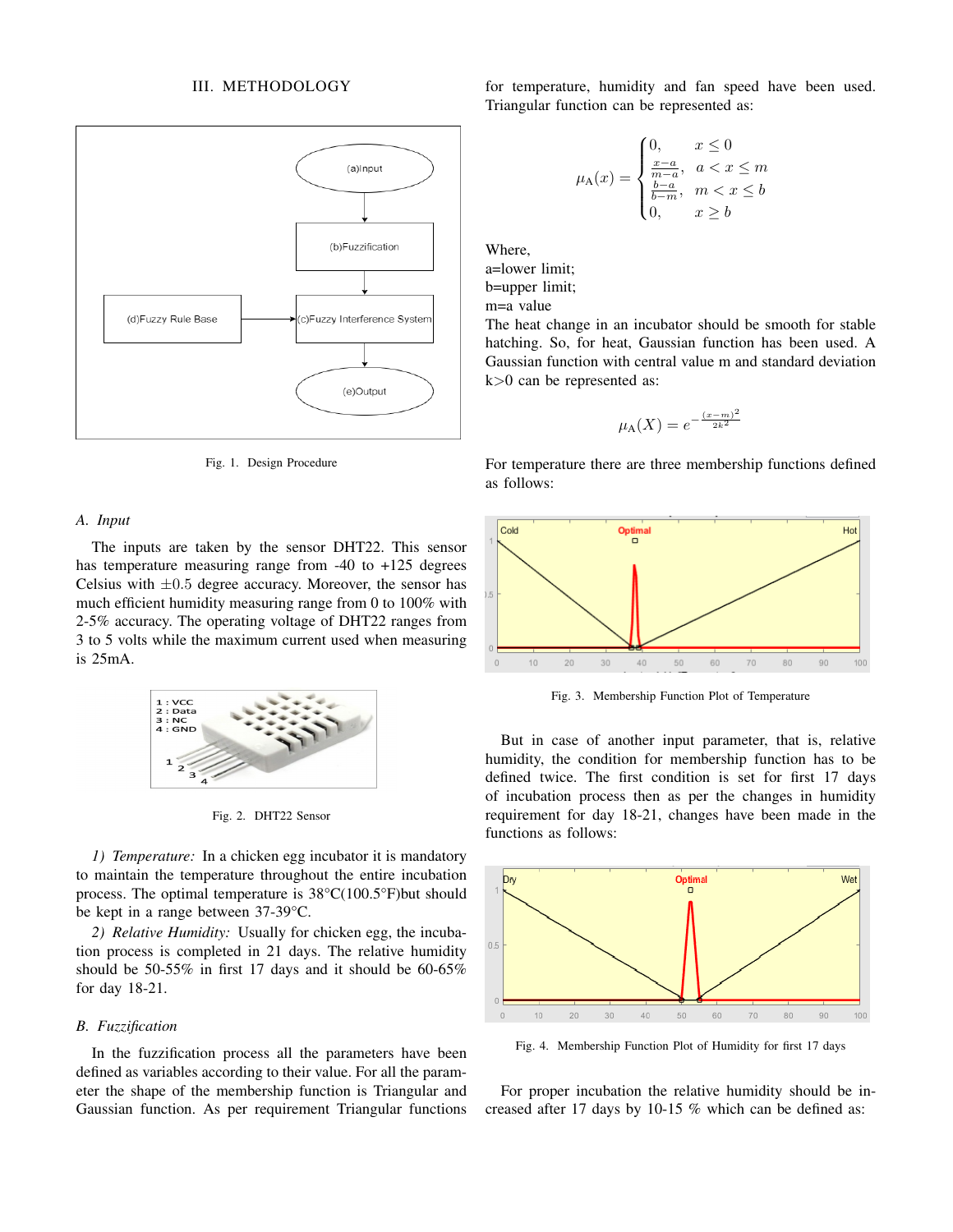

Fig. 5. Membership Function Plot of Humidity for day 18-21

After that, the outputs of incubation process have been taken as heat and fan speed. The membership function of the estimated heat is defined in a range between 1-10. The heat change in an incubator should be smooth for stable hatching. For that reason the Gaussian function has been used as membership function. The design for this is given below:



Fig. 6. Membership Function Plot of Heat

The output of fan speed has also been categorized into three membership fuctions defined in a range of 1-10. The figure can be observed below:



Fig. 7. Membership Function Plot of Fan Speed

## *C. Fuzzy Interference system*

There are two methods of FIS. They are:

1.Mamdani Fuzzy Inference System;

2.Takagi-Sugeno Fuzzy Model (TS Method);

In this application,the membership function and relation between them is not linear or constant to gain an optimal temperature and humidity. By considering this characteristic, Mamdani Fuzzy Interference System has been applied.

# *D. Fuzzy Rules Base*

The rules for the optimization of temperature and humidity in the incubation process have been set for maximum possible conditions that may prevail in the process:

TABLE I RULES FOR FUZZY MODEL

| SI No. | <b>Temperature</b> | <b>Relative</b><br><b>Humidity</b> | Heat    | <b>Fan Speed</b> |
|--------|--------------------|------------------------------------|---------|------------------|
| 01.    | Cold               | None                               | High    | Medium           |
| 02.    | Optimal            | None                               | Optimal | Medium           |
| 03.    | Hot                | None                               | Low     | Medium           |
| 04.    | None               | Dry                                | Optimal | High             |
| 05.    | None               | Optimal                            | Optimal | Medium           |
| 06.    | None               | Wet                                | Optimal | Low              |
| 07.    | Cold               | Dry                                | High    | High             |
| 08.    | Cold               | Optimal                            | High    | Medium           |
| 09.    | Cold               | Wet                                | High    | Low              |
| 10.    | Optimal            | Dry                                | Optimal | High             |
| 11.    | Optimal            | Optimal                            | Optimal | Medium           |
| 12.    | Optimal            | Wet                                | Optimal | Low              |
| 13.    | Hot                | Dry                                | Low     | High             |
| 14.    | Hot                | Optimal                            | Low     | Medium           |
| 15.    | Hot                | Wet                                | Low     | Low              |

## *E. Output*

Here, for defuzzification process, Centroid of Area (COA) Method has been used which can be represented as:

$$
x^* = \frac{\sum_{i=1}^k A_i \times \bar{x}_i}{\sum_{i=1}^k A_i}
$$
  
where,

A<sub>i</sub>=firing area of  $i<sup>th</sup>$  rules; k=total number of rules fired;  $\bar{x}_i$ =center of area

*1) Heat:* Relating to the temperature and relative humidity, the heat has been measured here considering estimated value but the actual heat is going to vary depending on the number of eggs and structure of the incubator.



Fig. 8. Block diagram for heat control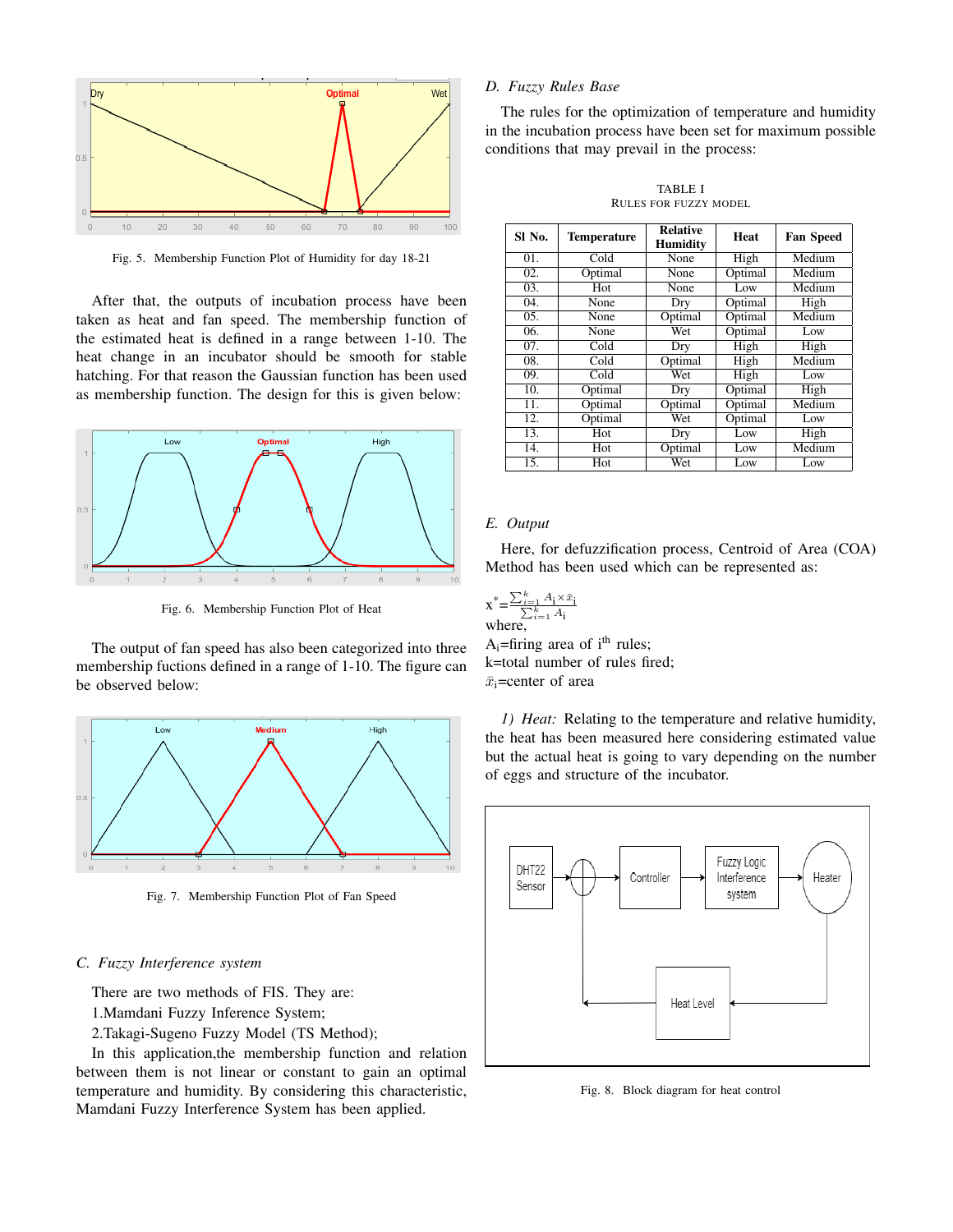*2) Fan Speed:* The humidifer fan evaporates the water and brings it into the air. this humidifier fan is used with the water channel. When the relative humidity is under the optimal level, the fan speed will be high and vice-versa.



Fig. 9. Block diagram for fan-speed control

### *F. Simulation Model*

The simulink model of this control system can be represented as:



Fig. 10. Simulation model For the interference system

#### *G. System Diagram*

In automatic egg incubators, the temperature and humidity within the incubation chamber is measured by the DHT22 sensor. The fuzzy logic interference system takes these parameters as inputs, compares the data with the stored optimal levels and the generated output controls the heater and humidifier fan as a closed loop feedback system. With the rise of temperature above optimal level, the heat level is adjusted by reducing the heat and vice versa. The humidifier fan speed decreases proportionally to the increase in relative humidity so with decrease in humidity level the ventilation increases whereas when relative humidity is low, the fan speed increases.



Fig. 11. Block Diagram

### IV. RESULT

After defuzzification, the result can be analysed through the two outputs. For the first 17 days, it can be observed that when the temperature and humidity were 38<sup>o</sup>C and 53.60%, the estimate of stabilized heat and fan-speed were found to be 5.00 and 5.00 respectively (considered in a range of 10).

TABLE II OUTPUT FOR FIRST 17 DAYS

| <b>Temperature</b> | <b>Relative</b>    | Heat(in                | Fan Spped(in           |
|--------------------|--------------------|------------------------|------------------------|
| (in °C)            | Humidity(in $\%$ ) | scale of $0$ to $10$ ) | scale of $0$ to $10$ ) |
| 0.00               | 34.30              | 7.02                   | 6.06                   |
| 24.70              | 45.20              | 6.38                   | 5.79                   |
| 34.30              | 48.80              | 5.68                   | 5.37                   |
| 35.50              | 51.20              | 5.33                   | 5.00                   |
| 38.00              | 53.60              | 5.00                   | 5.00                   |
| 41.60              | 58.40              | 4.80                   | 4.40                   |
| 50.00              | 17.50              | 4.25                   | 7.20                   |
| 58.40              | 62.00              | 3.43                   | 3.92                   |
| 64.50              | 69.30              | 3.19                   | 3.65                   |
| 76.50              | 75.30              | 3.09                   | 3.64                   |

For day 18-21, the criteria for relative humidity was changed as humidity level increased. It was seen that when the temperature and humidity were 38.2°C and 64.10%,the estimate of stabilized heat and fan-speed were found to be 5.00 and 5.00 respectively.